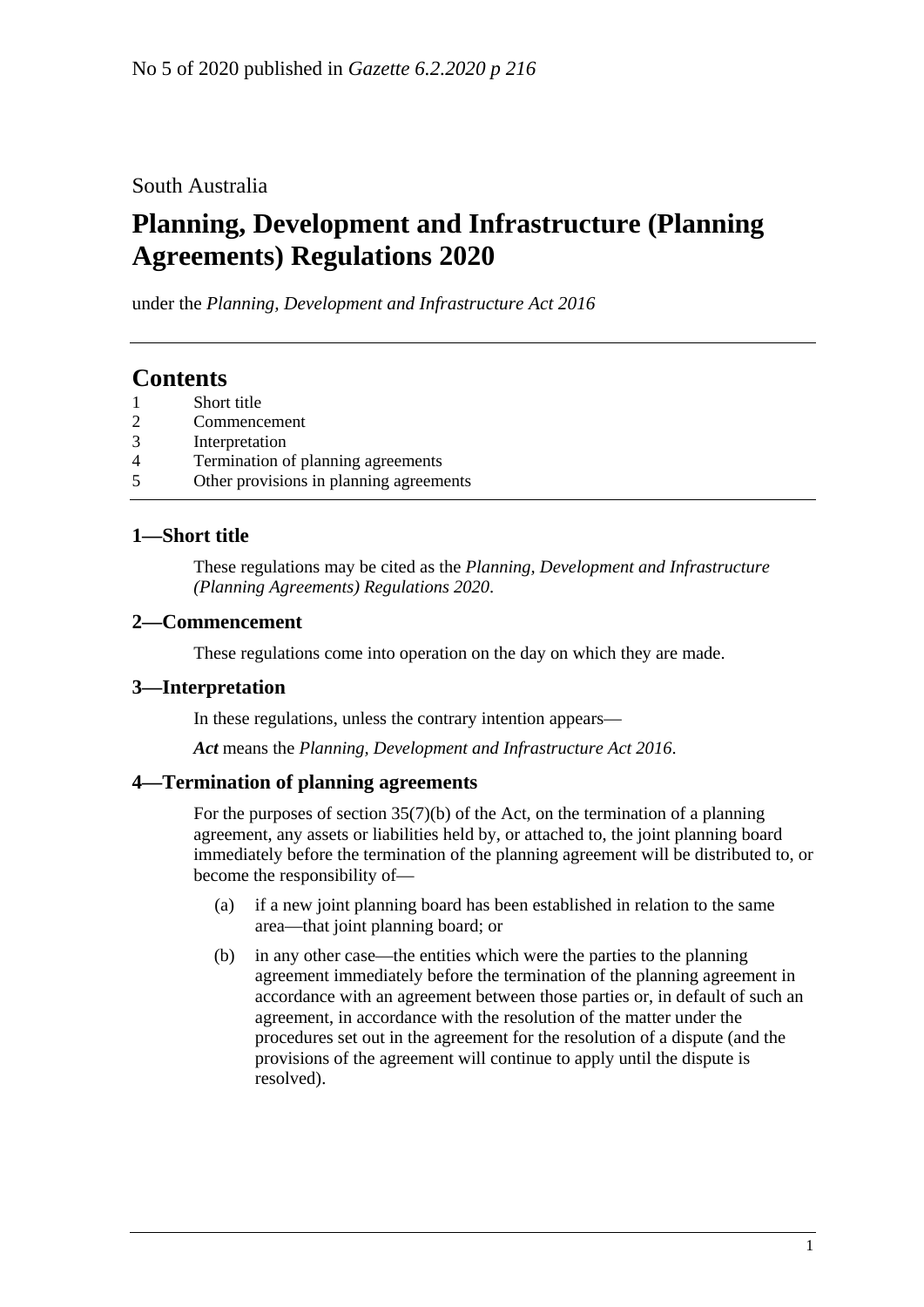#### <span id="page-1-0"></span>**5—Other provisions in planning agreements**

- (1) For the purposes of section  $35(7)(c)$  of the Act, a planning agreement may—
	- (a) provide that the appointment of an elected member of a council, or of an employee of a council, as a member of a joint planning board does not give rise to a conflict between the duties of the office of member of the joint planning board and the duties of the office of elected member or employee of the council (as the case may be); or
	- (b) provide that the appointment of an elected member of a council, or of an employee of a council, as a member of a joint planning board is valid even if the duties of either office require, by implication, the person's full time attention; or
	- (c) provide that a party to the agreement may give a direction in relation to an actual or perceived conflict of duty on account of a member of a joint planning board holding concurrent offices, or in relation to any other duty applying in respect of a person as a member of a joint planning board (so that there is not a breach of duty if the direction is complied with); or
	- (d) provide that to the extent that any matter relating to the proceedings of a joint planning board are not covered by a specific provision of the agreement, the joint planning board may determine its own procedures; or
	- (e) provide that an act or proceeding of a joint planning board is not invalid by reason only of a vacancy in its membership or a defect in the appointment of a member of the joint planning board; or
	- (f) provide that the parties to the agreement, or a joint planning board, must indemnify each member of the joint planning board against any civil liability for an honest act or omission in the performance, exercise or discharge of the member's, or the board's, functions, powers or duties under the agreement; or
	- (g) provide for the service of any document on a joint planning board; or
	- (h) provide that the appointment of a joint planning board does not derogate from the power of a party to the agreement to act in relation to a matter that falls within a function of a joint planning board (subject to the operation of the Act, or any other Act); or
	- (i) provide for a scheme for the parties to the agreement to direct and control a joint planning board (subject to the operation of the Act, or any other Act); or
	- (j) provide that a joint planning board may apply to the Minister for an exemption from a requirement of the agreement (subject to any condition or conditions specified in the agreement).
- (2) This regulation does not limit the ability of the parties to a planning agreement to include any other provision in the agreement in accordance with the scheme set out in the Act.

#### **Note—**

As required by section 10AA(2) of the *[Subordinate Legislation Act](http://www.legislation.sa.gov.au/index.aspx?action=legref&type=act&legtitle=Subordinate%20Legislation%20Act%201978) 1978*, the Minister has certified that, in the Minister's opinion, it is necessary or appropriate that these regulations come into operation as set out in these regulations.